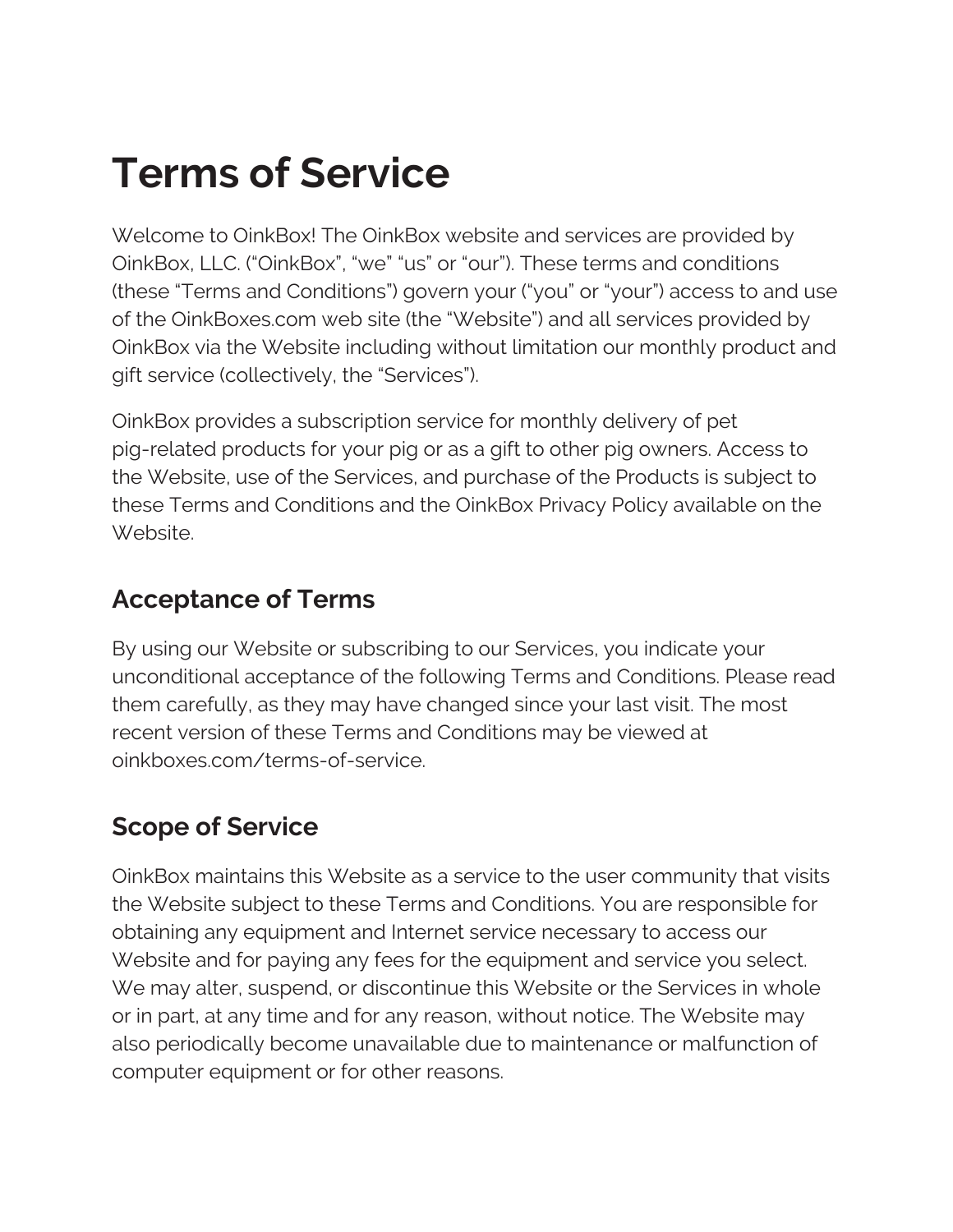## **Website Content**

Users have a personal, non-transferable, non-exclusive right to access and use the Content of this Website subject to these Terms and Conditions. The term "Content" means all information, text, images, data, links, software, or other material accessible through the Website or Services, whether created by us or provided by another person for display on the Website or through the Services.

The Content may contain typographical errors, other inadvertent errors or inaccuracies. We reserve the right to make changes to document names and content, descriptions or specifications of products or services, or other information without obligation to issue any notice of such changes.

You may view, copy, download, and print Content that is available on this website or through the Services, subject to the following conditions:

- The Content may be used solely for internal informational purposes. No part of this website or its Content may be reproduced or transmitted in any form, by any means, electronic or mechanical, including photocopying and recording for any other purpose.
- The Content may not be modified.
- Copyright, trademark, and other proprietary notices may not be removed.

Nothing contained on this Website should be construed as granting, by implication, estoppel, or otherwise, any license or right to use this Website or any Content displayed on this Website, through the use of framing or otherwise, except: (a) as expressly permitted by these terms of use; or (b) with our prior written permission or the permission of such third party that may own the trademark or copyright of material displayed on this Website.

#### **Registration and Membership; Product Sales**

In order to start your ongoing OinkBox monthly subscription, you must register as a member on our Website. To register, you can simply provide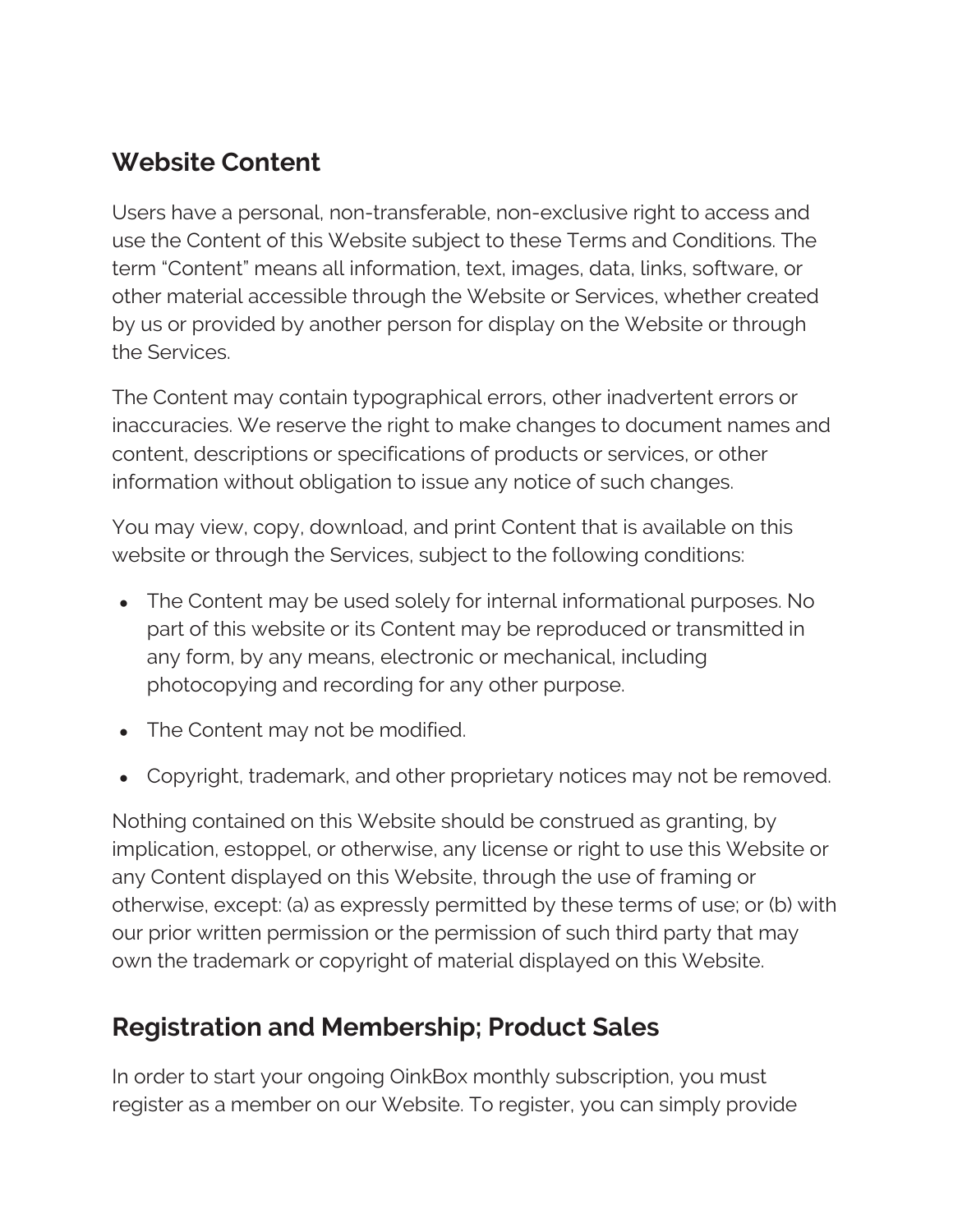information about your pig including its size and age (for optimal gift selection), your shipping information including your address and billing information, and your valid email address and password to create your login profile. All information that you provide to OinkBox, including your credit card information, is subject to OinkBox's Privacy Policy. You are responsible for keeping your registration information up to date through the account page on the Website.

As a registered user of OinkBox, you agree to receive emails promoting any special offer(s), including third party offers. We may from time to time send you our monthly newsletter. You may opt-out from receiving special promotions or our newsletter by emailing info@oinkboxes.com or selecting to unsubscribe as may be provided in the applicable e-mail correspondence.

# **Monthly Delivery**

As a subscribed OinkBox member, each month we will ship you a package with a different selection of items for your pig that may consist of a selection from toys, treats, hygiene products, food samples, or other pig-related items ("Products"). Each month of your subscription, the selection of Products may change. Accordingly, OinkBox cannot guarantee that a selection available in a particular timeframe will be available in any subsequent timeframe.

BY SUBSCRIBING YOU AGREE TO PAY THE MONTHLY SUBSCRIPTION FEE FOR THE PRODUCTS THAT ARE SUPPLIED EACH MONTH.

# **Billing and Payments**

The price of the Services and/or goods is payable in full before delivery. We accept the following credit cards at this time: Visa, MasterCard, American Express, or Discover (please check our Shipping, Return and Exchange Policy for an updated list). You will automatically be charged each month for your ongoing subscription. If you have committed to a subscription period lasting longer than one month (e.g., a six month plan or a twelve month plan), you will automatically be charged each month during that subscription period, even if you have cancelled your subscription or membership prior to the end of that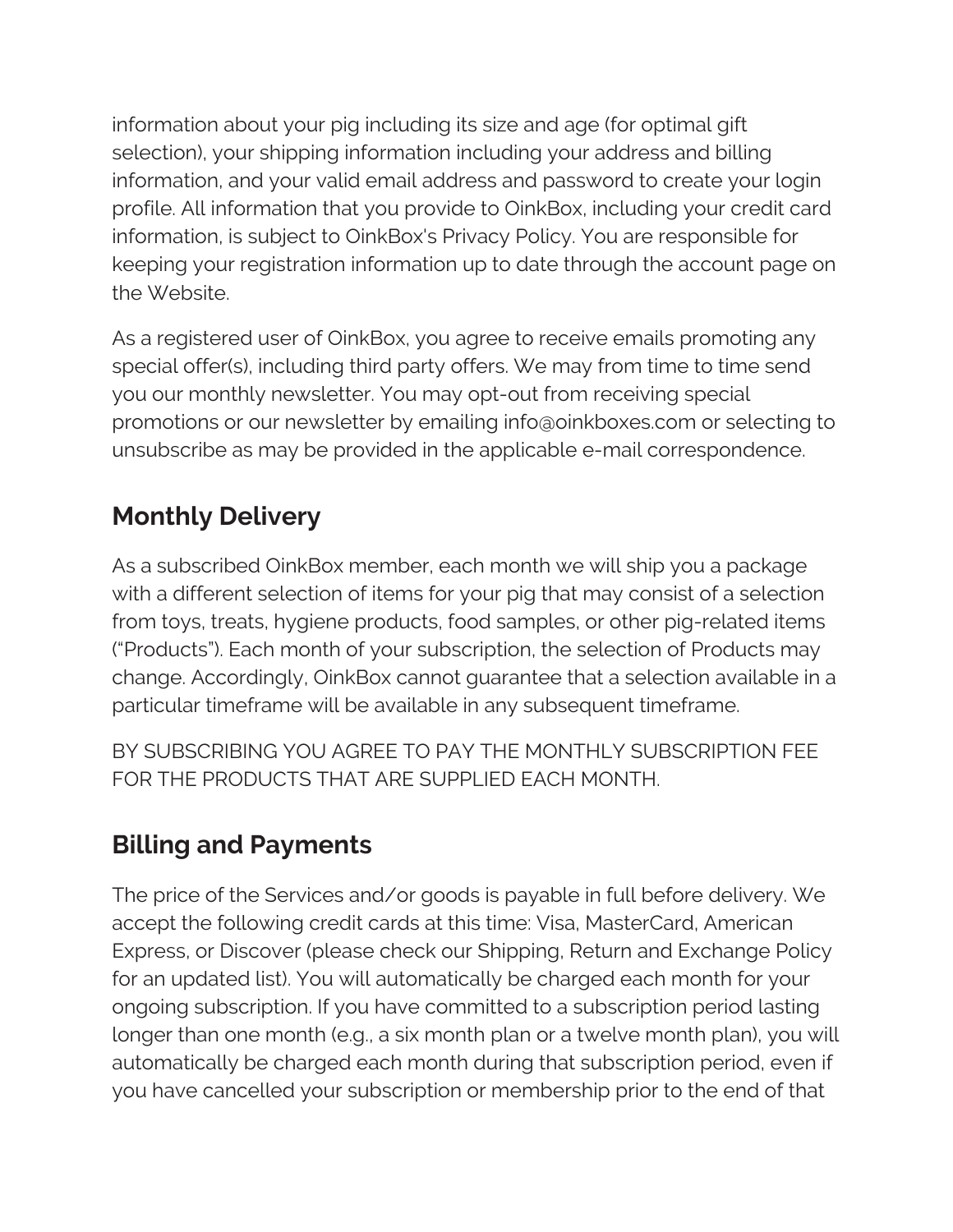subscription period. Further, unless you cancel your subscription or membership prior to the end of your then-current subscription period, at the end of that period, your subscription will automatically be renewed for an additional subscription period of the same amount of time.

We encourage you to constantly update your payment method information or cancel your membership should you wish to discontinue your monthly purchase of Products.

We use a third party payment service in lieu of directly processing your credit card information. By submitting your credit card information, you grant OinkBox the right to store and process your information with the third party payment service, which it may change from time to time; you agree that OinkBox will not be responsible for any failures of the third party to adequately protect such information. All financial matters regarding your information are subject to the conditions of the third party payment service provider's terms of service. You acknowledge that we may change the third party payment service and move your information to other service providers that encrypt your information using secure socket layer technology (SSL) or other comparable security technology.

# **Shipping and Risk of Loss**

Unless otherwise indicated at the time of your purchase, shipping fees will be an additional charge with your order. Shipping dates and/or arrival times are only estimates. For loss/damage claims, you must notify OinkBox within 30 days of the date of your purchase if you believe all or part of your order is missing or damaged.

Replacement of Products and credits to your account for shipped merchandise claimed as not received are subject to our investigation, which may include postal-service notification. We will adjust your account at our discretion. Repeated claims of undelivered merchandise may result in the cancellation of your membership.

# **Returns and Exchanges**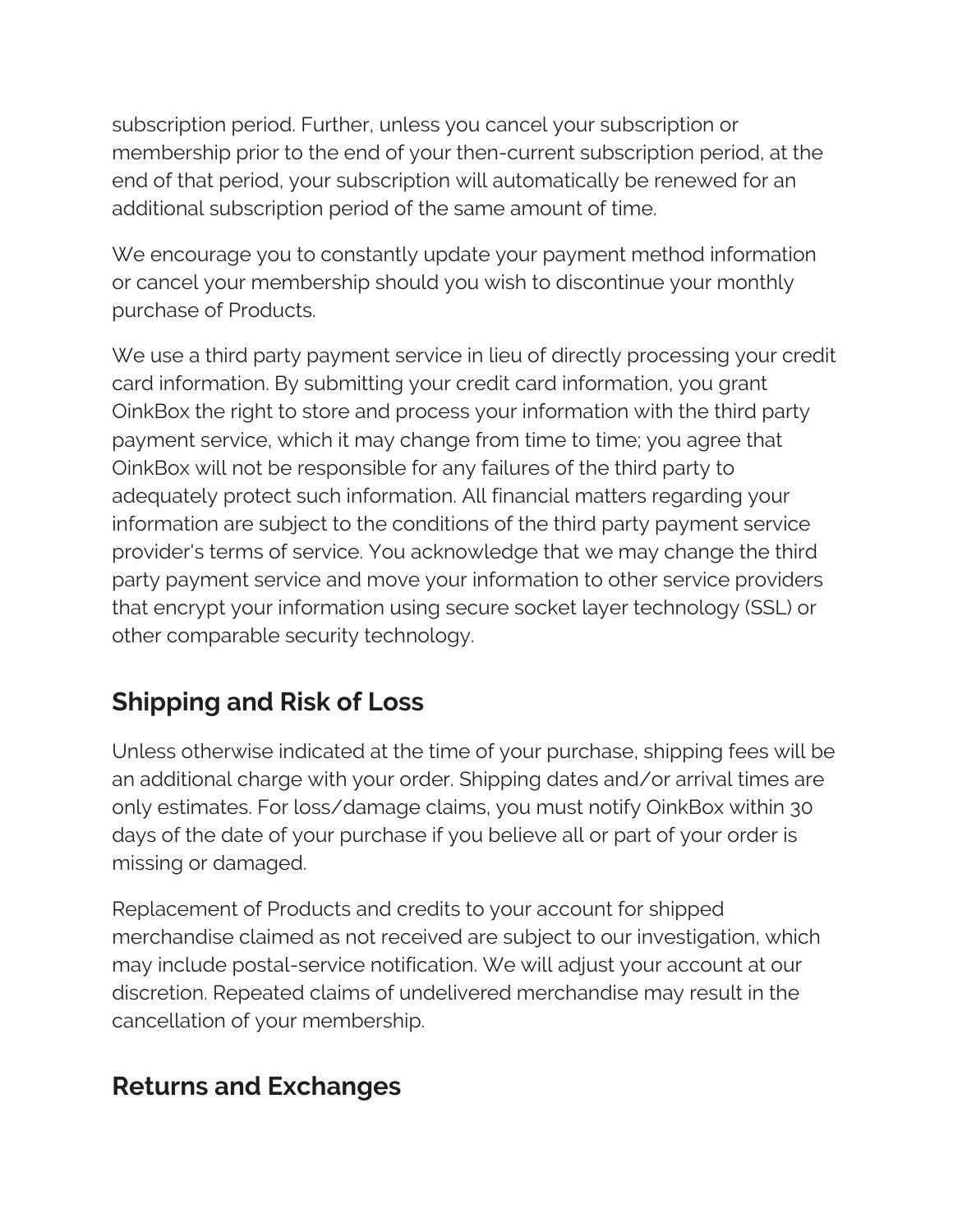If a Product is defective, you may return it within thirty (30) days of receipt and we will send you a new item or credit your account. To request a refund, please contact us at info@oinkboxes.com. When returning Products, it is your responsibility to take reasonable care to see that the Products are not damaged in transit and are received by us at our address as displayed on the Website. All refunds are subject to our shipping, return and exchange policies stated on our FAQ page ("Shipping, Return and Exchange Policy"), if any. Please note credits resulting from the monthly charge are only available up to 30 days past the date of the charge. Refunds are at the sole discretion of OinkBox.

Shipping, return and exchange of any products delivered by us in connection with your membership are subject to the OinkBox Shipping, Return and Exchange Policy.

# **Local Taxes**

You may be charged local sales tax or VAT, if applicable.

# **International Access**

This Website may be accessed from countries other than the United States. This Website and the Services may contain products or references to products that are only available within the United States and U.S. territories. Any such references do not imply that such products will be made available outside the United States. If you access and use this Website outside the United States you are responsible for complying with your local laws and regulations.

# **Membership Cancellations**

We work hard to make your membership satisfying; however, you may cancel your ongoing membership through the account page on the Website. You must update your account on the Website by the first day of the month following the end of your then-current subscription period.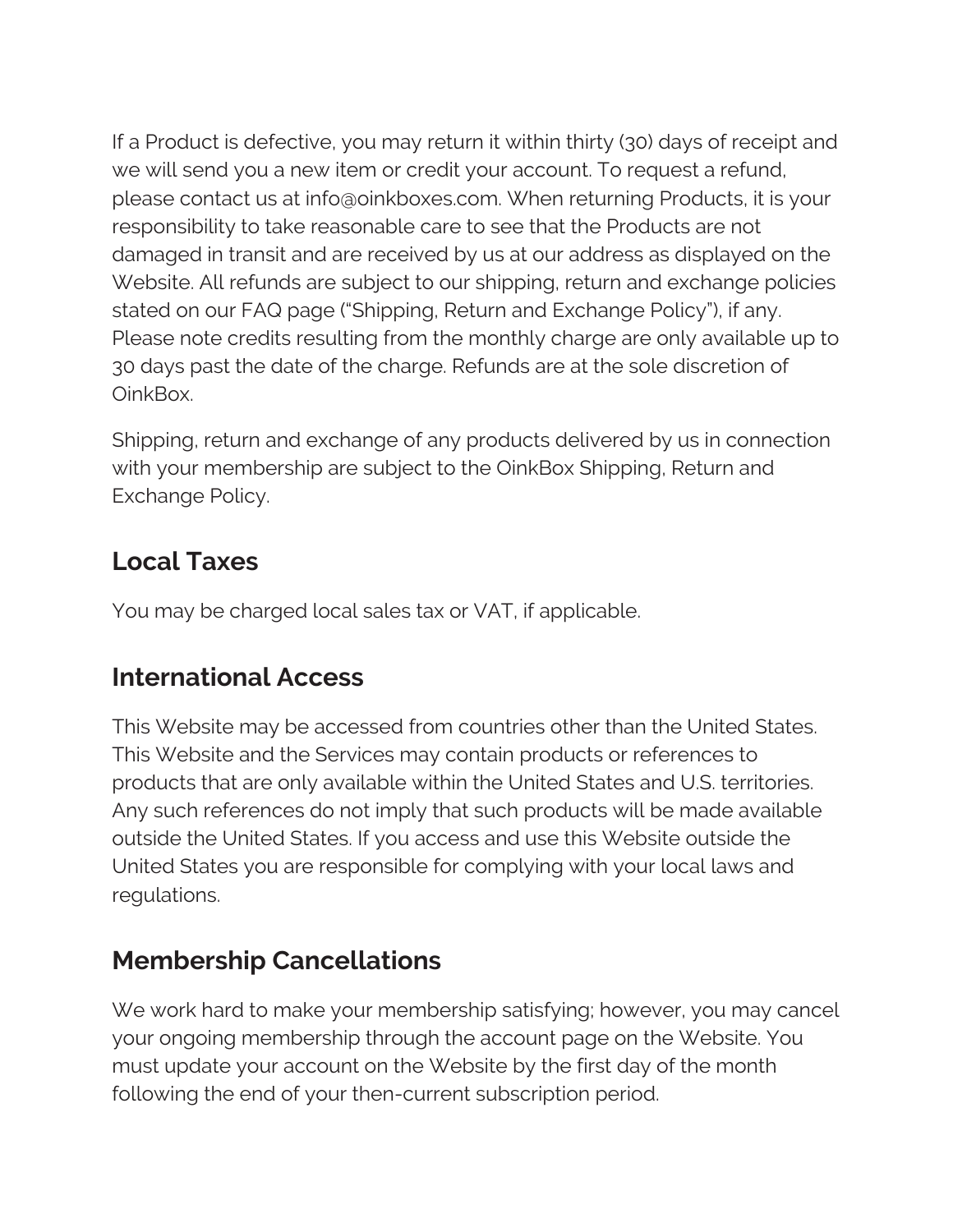YOUR SUBSCRIPTION IS CONTINUOUS UNTIL YOU CANCEL AND, IF YOU CANCEL YOUR MEMBERSHIP BEFORE THE END OF AN EXISTING SUBSCRIPTION PERIOD, YOU WILL BE CHARGED FOR THE REMAINDER OF THAT SUBSCRIPTION PERIOD.

YOUR SUBSCRIPTION WILL CONTINUE UNTIL YOU CANCEL AND, IF YOU DO NOT CANCEL YOUR MEMBERSHIP PRIOR TO THE FIRST DAY OF THE MONTH FOLLOWING THE END OF A SUBSCRIPTION PERIOD, YOUR SUBSCRIPTION WILL AUTOMATICALLY RENEW FOR A NEW SUBSCRIPTION PERIOD OF THE SAME AMOUNT OF TIME.

All cancellation requests received after the first day of the calendar month following a Subscription Period will apply to the following Subscription Period.

We may terminate your membership, without notice, for conduct we believe violates these Terms and Conditions or our policies, is harmful our business interests, or for an inactive account.

# **Limitation of Liability**

IN NO EVENT SHALL OINKBOX OR ITS OFFICERS, DIRECTORS, EMPLOYEES, OR AFFILIATES BE LIABLE TO ANY USER OF THIS WEBSITE OR ANY OTHER PERSON OR ENTITY FOR ANY DIRECT, INDIRECT, SPECIAL, INCIDENTAL, CONSEQUENTIAL OR EXEMPLARY DAMAGES (INCLUDING, BUT NOT LIMITED TO, DAMAGES FOR LOSS OF PROFITS, LOSS OF DATA, LOSS OF USE, OR COSTS OF OBTAINING SUBSTITUTE GOODS OR SERVICES) ARISING OUT OF THE USE, INABILITY TO USE, UNAUTHORIZED ACCESS TO OR USE OR MISUSE OF THE PRODUCTS OR THE WEBSITE OR ANY INFORMATION CONTAINED THEREON, WHETHER BASED UPON WARRANTY, CONTRACT, TORT (INCLUDING NEGLIGENCE), OR OTHERWISE, EVEN IF HAS BEEN ADVISED OF THE POSSIBILITY OF SUCH DAMAGES OR LOSSES.

YOU AGREE OINKBOX'S TOTAL CUMULATIVE LIABILITY IN CONNECTION WITH THESE TERMS AND CONDITIONS, THE WEBSITE, THE CONTENT, OR ANY PRODUCT OR SERVICES WHETHER IN CONTRACT, TORT, OR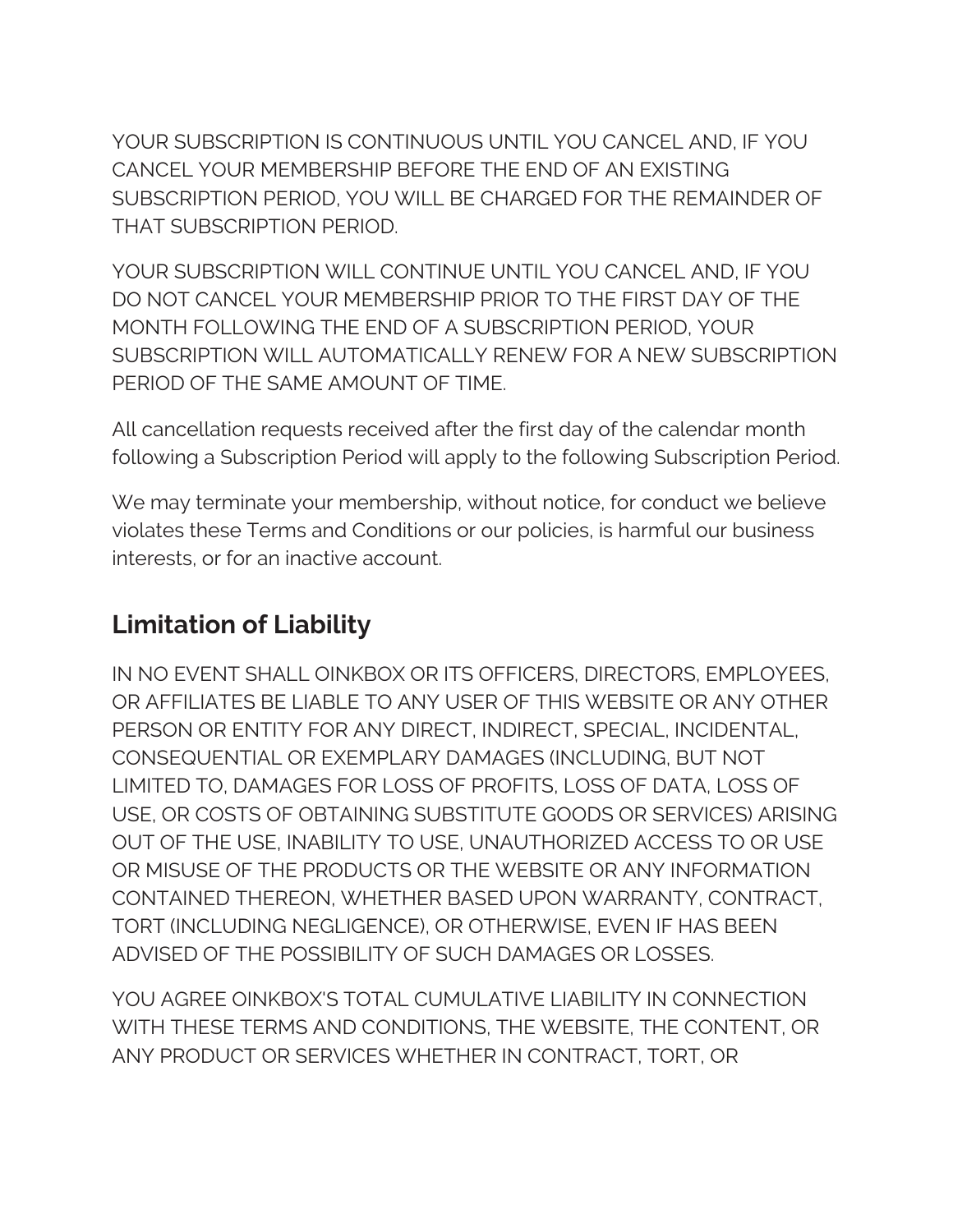OTHERWISE, SHALL NOT EXCEED THE AMOUNT YOU PAID TO OINKBOX IN THE THEN-PRIOR CALENDAR MONTH.

## **Indemnification**

By using this Website, our Services, or supplied Products, you agree to indemnify, hold harmless and defend OinkBox from any claims, damages, losses, liabilities, and all costs and expenses of defense, including but not limited to, attorneys' fees, resulting directly or indirectly from a claim by a third party that arises in connection with use of this Website, Services, or Products by you or any other person accessing the Website using your member login account.

# **Content Submitted by Users**

**Accuracy:** You may use this Website (but not subscribe to our Services) without volunteering personally identifiable information. Please refer to our Privacy Policy for additional information on our practices for handling personally identifiable information. However, if you choose to provide information to register for or participate in a service, event, or promotion on this Website or to use our Services, you agree that you will provide accurate, complete, and up to date information as requested on the screens that collect information from you.

**Liability:** We are not responsible or liable for the conduct of users or for any views, opinions and statements expressed in Content submitted for public display through our Website, such as through an online discussion forum or chat room. We do not prescreen information posted to online discussion forums or chat rooms, if any. With respect to such forums and chat rooms, we are acting as a passive conduit for such distribution and are not responsible for Content. Any opinions, advice, statements, services, offers, or other information in Content expressed or made available by users of an online discussion forum or chat room are those of the respective author(s) or distributor(s) and not of OinkBox. We neither endorse nor guarantee the accuracy, completeness, or usefulness of any such Content. You are responsible for ensuring that Content submitted to this Website is not provided in violation of any copyright, trade secret or other intellectual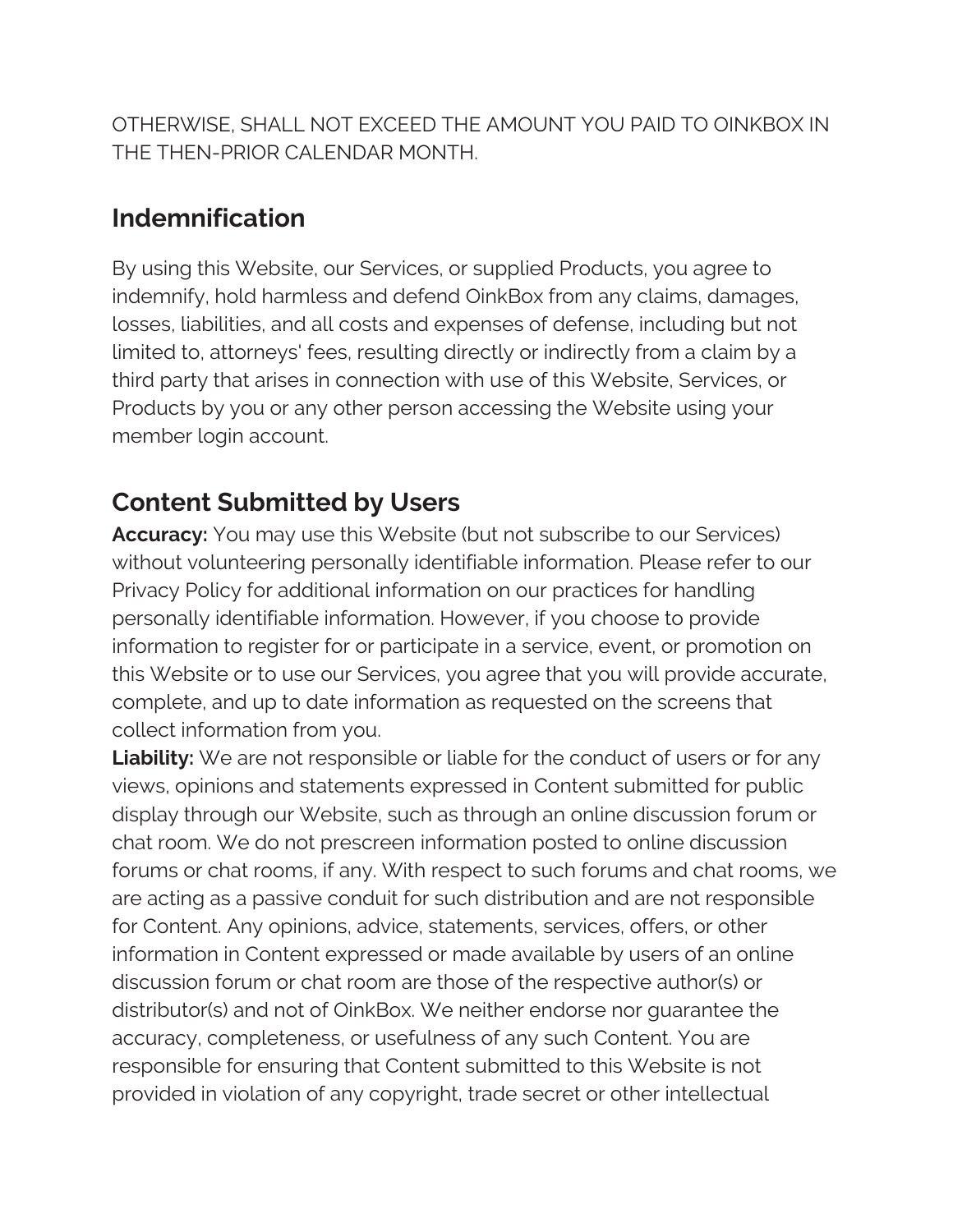property rights of another person or entity. You shall be solely liable for any damages resulting from any infringement of copyrights, trade secret, or other intellectual property rights, or any other harm resulting from your uploading, posting or submission of Content to this Website.

**Monitoring:** We have the right, but not the obligation, to monitor Content submitted to our Website through an online discussion forum or chat room, to determine compliance with these Terms and Conditions and any other applicable rules that we may establish. We have the right in our sole discretion to edit or remove any material submitted to or posted in any online discussion forum or chat room provided through this Website. Without limiting the foregoing, we have the right to remove any material that OinkBox, in its sole discretion, finds to be in violation of these Terms and Conditions or otherwise objectionable, and you are solely responsible for the Content that you post to this Website.

**Lobbying:** Federal law restricts lobbying activities by tax-exempt organizations. "Lobbying" includes certain activities intended to influence legislation. Content posted by users does not constitute lobbying by OinkBox, but may constitute lobbying by you or an organization that you represent. You are responsible for complying with any applicable lobbying restrictions.

#### **Prohibited Content**

By accessing our Website or any chat room, online discussion forum, or other service provided through our Website, you agree to abide by the following standards of conduct. You agree that you will not, and will not authorize or facilitate any attempt by another person to use our Website or any related chat room or online discussion forum to:

- Transmit any Content that is unlawful, harmful, threatening, abusive, harassing, defamatory, vulgar, offensive, obscene, pornographic, lewd, lascivious, or otherwise objectionable, as determined by OinkBox.
- Use a name or language that OinkBox, in its sole discretion, deems offensive.
- Post defamatory statements.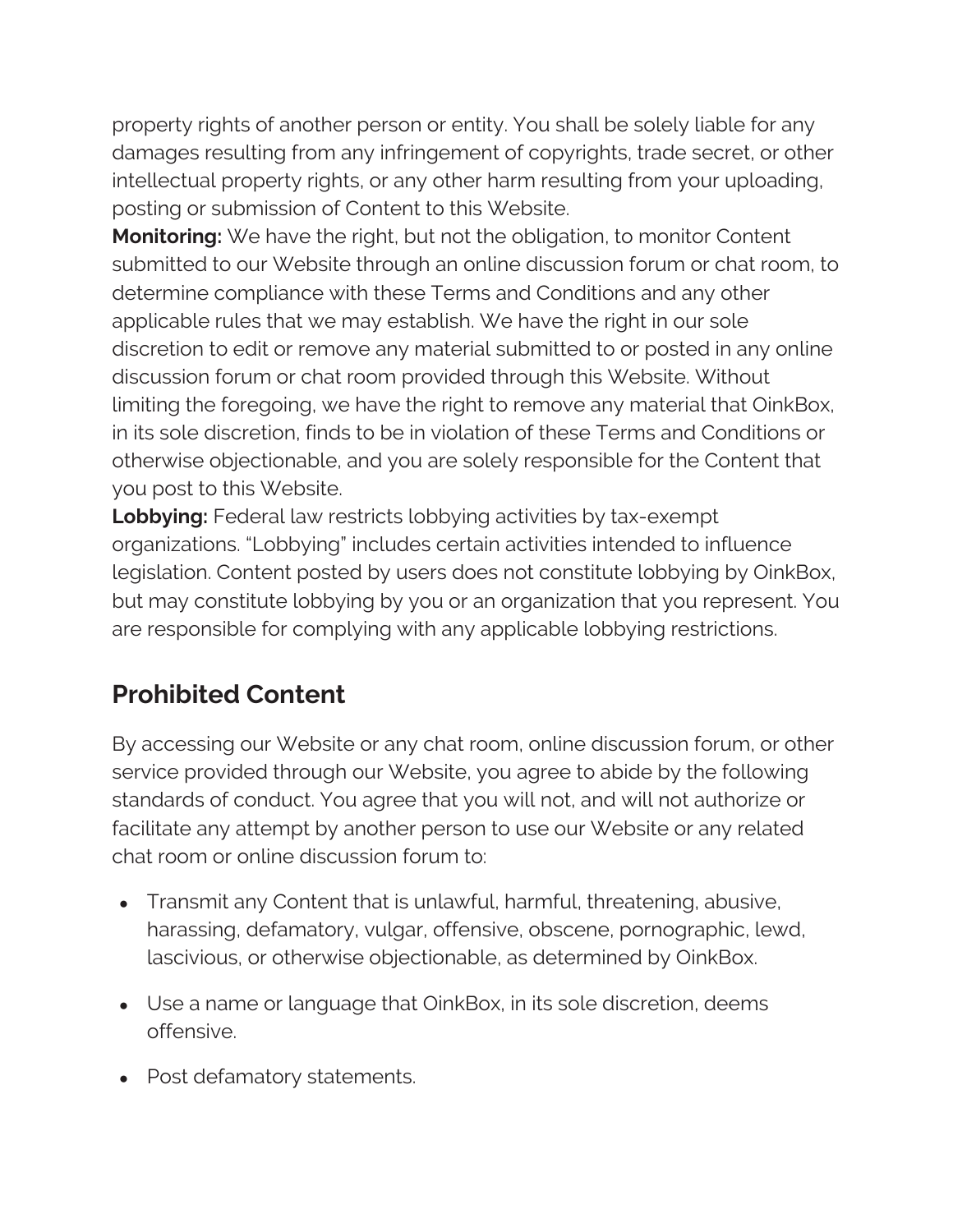- Post hateful or racially or ethnically objectionable Content.
- Post Content which infringes another's copyright, trademark or trade secret.
- Post unsolicited advertising or unlawfully promote products or services.
- Harass, threaten or intentionally embarrass or cause distress to another person or entity.
- Impersonate another person.
- Promote, solicit, or participate in any multi-level marketing or pyramid schemes.
- Exploit children under 18 years of age.
- Engage in disruptive activity such as sending multiple messages in an effort to monopolize the forum.
- Introduce viruses, worms, Trojan horses and/or harmful code to the Website.
- Obtain unauthorized access to any computer system through the Website.
- Invade the privacy of any person, including but not limited to posting personally identifying or otherwise private information about a person without their consent (or their parent's consent in the case of a child under 13 years of age).
- Solicit personal information from children under 13 years of age.
- Violate any federal, state, local, or international law or regulation.
- Encourage conduct that would constitute a criminal or civil offense.

#### **Submitted Content**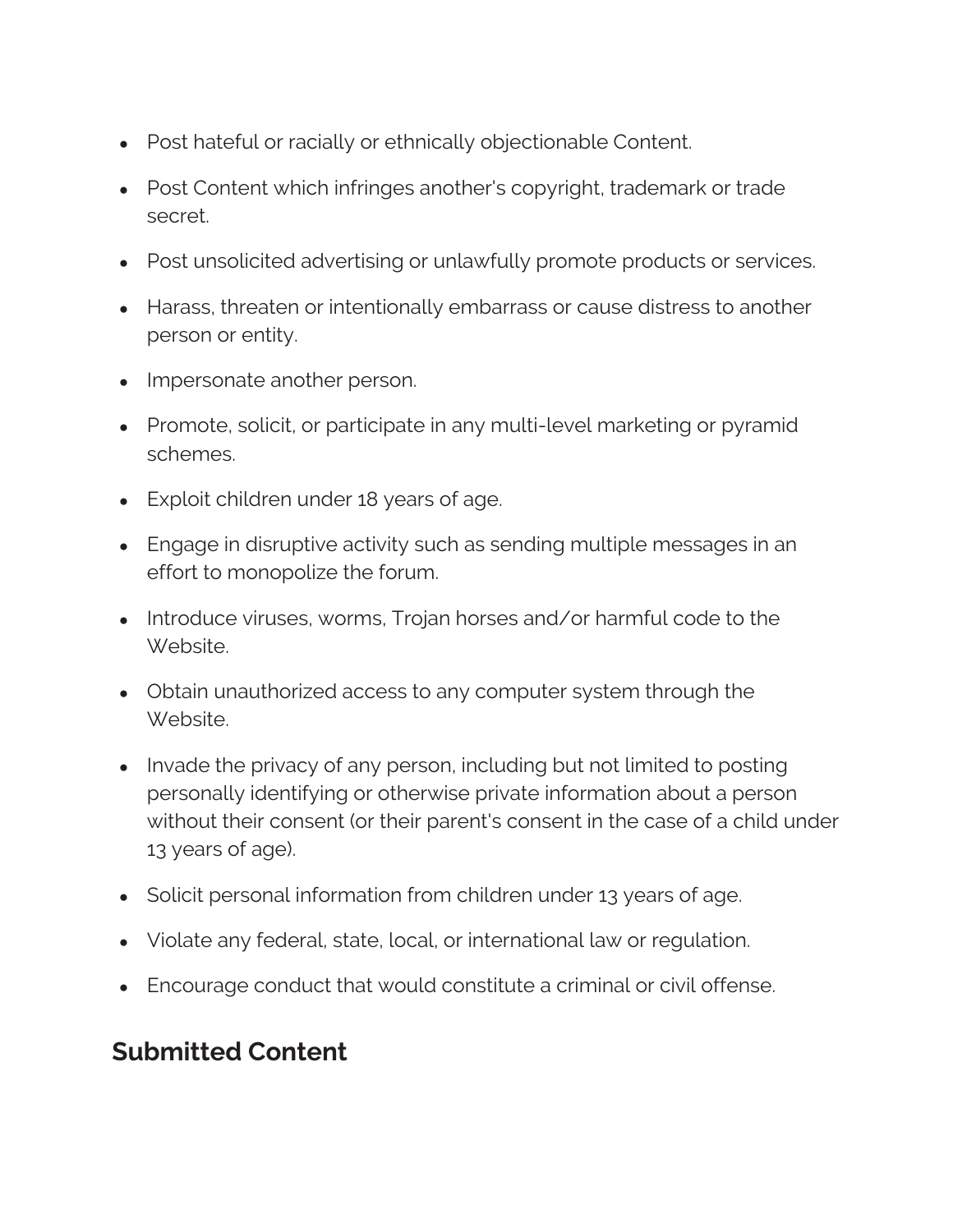OinkBox does not claim ownership of any materials you make available through the Website. With respect to any materials you submit or make available for inclusion on the Website, you grant OinkBox a perpetual, irrevocable, non-terminable, worldwide, royalty-free and non-exclusive license to use, copy, distribute, publicly display, modify, create derivative works, and sublicense such materials or any part of such materials. You hereby represent, warrant and covenant that any materials you provide do not include anything (including, but not limited to, text, images, music or video) to which you do not have the full right to grant OinkBox the license specified above. You further represent, warrant and covenant that any materials you provide will not contain libelous or otherwise unlawful, abusive or obscene material. OinkBox will be entitled to use any content submitted by you without incurring obligations of confidentiality, attribution or compensation to you.

#### **Minors**

OinkBox services are available only to, and may only be used by, individuals who are 18 years and older who can form legally binding contracts under applicable law. Individuals under the age of 18 can use this service only in conjunction with and under the supervision of a parent or legal guardian. In this case, the adult is the user and is responsible for any and all activities, subscribers and purchasers.

# **Intellectual Property Rights**

Unless otherwise noted, all Content contained on this Website is the property of OinkBox and/or its affiliates or licensors, and is protected from unauthorized copying and dissemination by United States copyright law, trademark law, international conventions and other intellectual property laws. Product names are trademarks or registered trademarks of their respective owners.

We do not claim ownership of Content submitted by users without compensation by OinkBox and with the expectation that such Content will be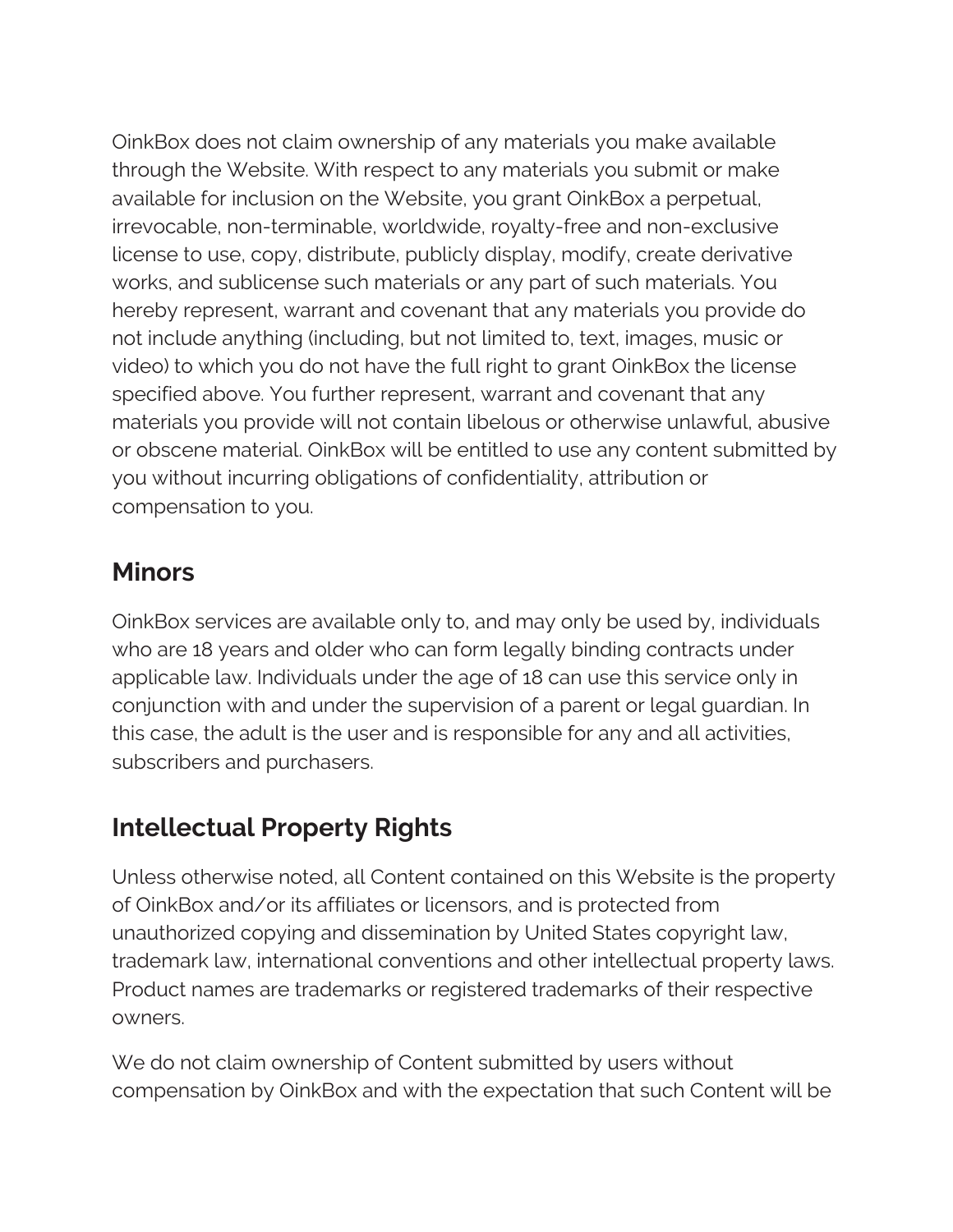made publicly accessible through our Website. By submitting such Content, however, you agree to grant us a world-wide, royalty-free, perpetual, irrevocable, non-exclusive license to use, distribute, reproduce, modify, adapt, create derivative works from, and publicly perform or display such Content. This license shall remain in effect until we delete the Content from our systems.

# **Copyright Infringement; Notice and Take Down Procedures**

If you believe that any materials on this Website infringe your copyright, you may request that they be removed. This request must bear a signature (or electronic equivalent) of the copyright holder or an authorized representative and must include the following information: (1) identification of the copyrighted work that you believe to be infringed, including a description of the work and, where possible, a copy or the location of an authorized version of the work; (2) identification of the material that you believe to be infringing and its location, including a description of the material, its Website location or other pertinent information that will help us to locate the material; (3) your name, address, telephone number, and email address; (4) a statement that you have a good faith belief that the complained of use of the materials is not authorized by the copyright owner, its agent, or the law; (5) a statement that the information in your claim is accurate; and (6) a statement that "under penalty of perjury," you declare that you are the lawful copyright owner or are authorized to act on the owner's behalf.

In an effort to protect the rights of copyright owners, we maintain a policy for the termination, in appropriate circumstances, of users of this Website who are repeat infringers.

#### **Security**

When you register to participate in OinkBox services on this Website, you may be required to establish a login identifier and a password. You are responsible for protecting your login and password from unauthorized use, and you are responsible for all activity that occurs on your account (including without limitation financial obligations). You agree to notify us immediately if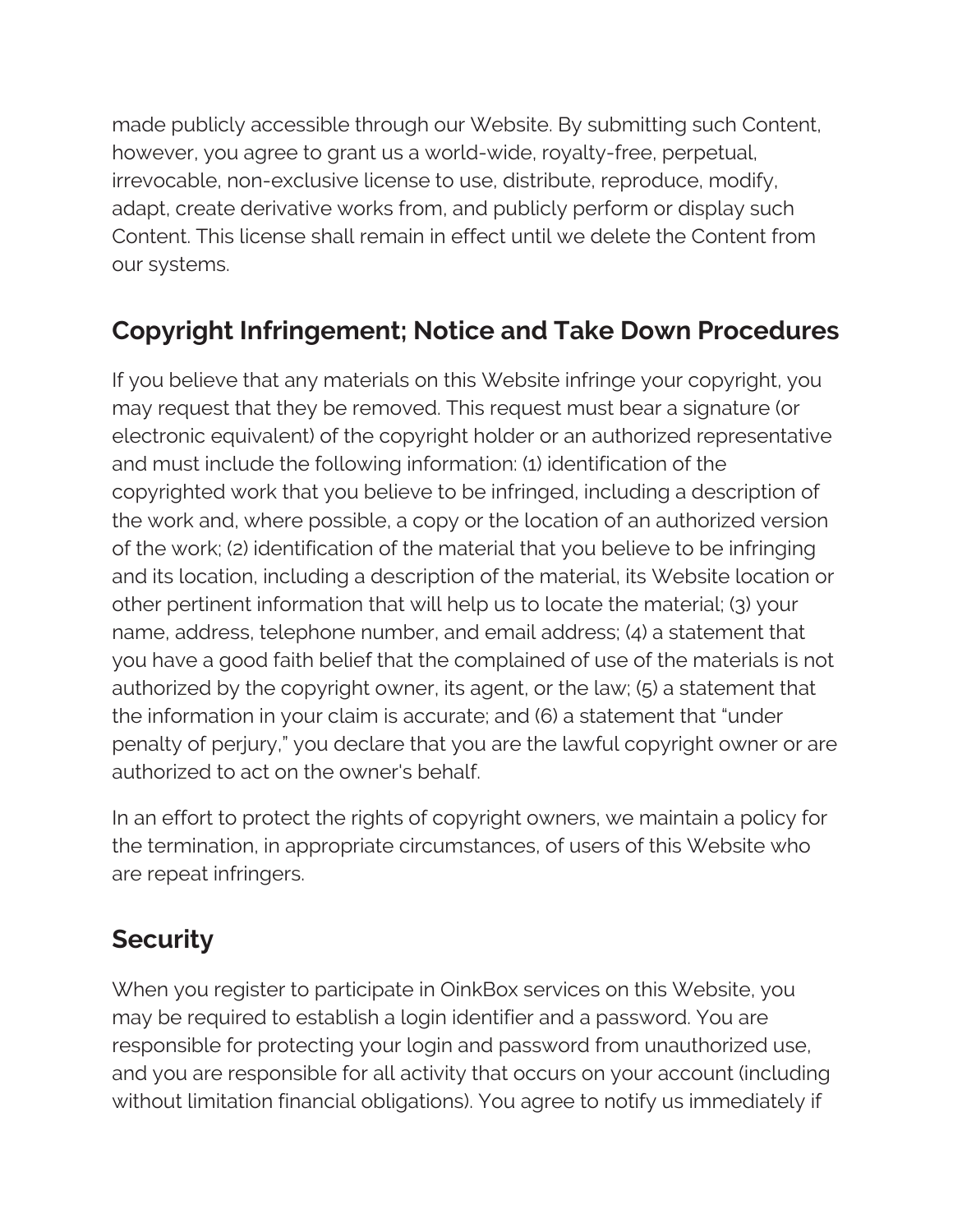you believe that your login or password has been or may be used without your permission so that appropriate action can be taken. We are not responsible for losses or damage caused by your failure to safeguard your login and password.

# **Disclaimer of Warranty**

YOU ARE SOLELY RESPONSIBLE FOR DETERMINING IF THE PRODUCTS ARE SUITABLE FOR USE OR CONSUMPTION BY YOUR PIG. WE ARE NOT ABLE TO PROVIDE ANY ASSURANCES REGARDING ALLERGIES.

Under no circumstances will we be liable for any loss or damage caused by your use of the Products or your reliance on information in any Content on this Website. YOU AGREE THAT YOUR SOLE AND EXCLUSIVE REMEDY ARISING FROM OR RELATING IN ANY WAY TO ANY PRODUCT SHALL BE ITS REPLACEMENT OR A CREDIT TOWARDS ANOTHER MONTHLY SHIPMENT, IN OINKBOX'S DISCRETION.

YOU MAY RETURN DEFECTIVE PRODUCTS ONLY WITHIN THIRTY (30) DAYS OF DELIVERY. EXCEPT AS EXPRESSLY PROVIDED HEREIN, ALL PRODUCTS SUPPLIED, AND ALL TEXT, IMAGES, AND OTHER INFORMATION ON OR ACCESSIBLE FROM THIS WEBSITE ARE PROVIDED "AS IS" WITHOUT WARRANTY OF ANY KIND, EITHER EXPRESS OR IMPLIED, INCLUDING BUT NOT LIMITED TO THE IMPLIED WARRANTIES OF MERCHANTABILITY, FITNESS FOR A PARTICULAR PURPOSE, AND NON-INFRINGEMENT. SPECIFICALLY, BUT WITHOUT LIMITATION, OINKBOX DOES NOT WARRANT THAT: (i) THE INFORMATION AVAILABLE ON THIS WEBSITE IS FREE OF ERRORS; (ii) THE PRODUCTS OR SERVICES ARE NOT DEFECTIVE; (iii) THE FUNCTIONS OR SERVICES (INCLUDING BUT NOT LIMITED TO MECHANISMS FOR THE DOWNLOADING AND UPLOADING OF CONTENT) PROVIDED BY THIS WEBSITE WILL BE UNINTERRUPTED, SECURE, OR FREE OF ERRORS; (iv) DEFECTS WILL BE CORRECTED, OR (v) THIS WEBSITE OR THE SERVER(S) THAT MAKES IT AVAILABLE ARE FREE OF VIRUSES OR OTHER HARMFUL COMPONENTS.

#### **Exclusions**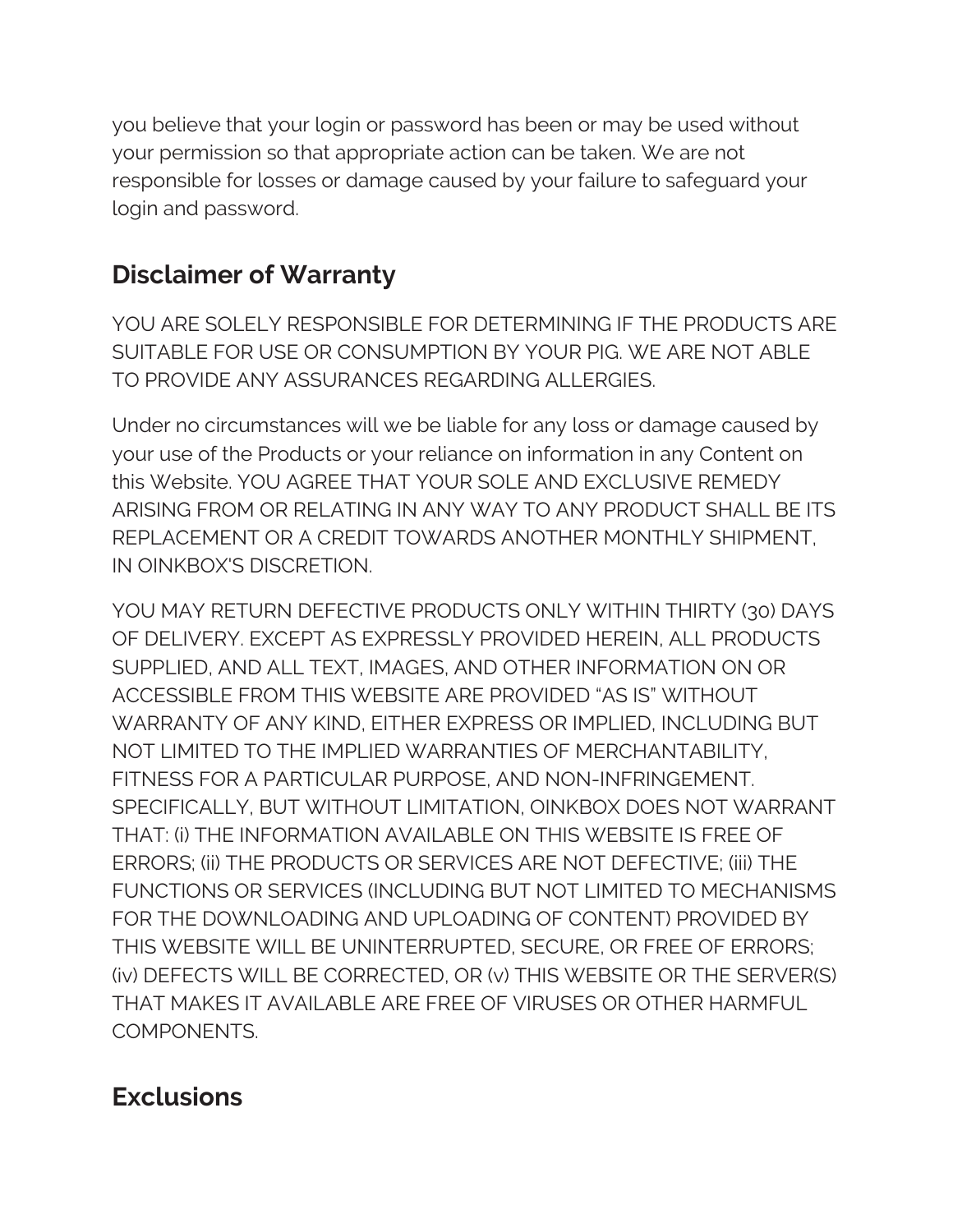SOME JURISDICTIONS DO NOT ALLOW THE EXCLUSION OF CERTAIN WARRANTIES OR THE LIMITATION OR EXCLUSION OF LIABILITY FOR INCIDENTAL OR CONSEQUENTIAL DAMAGES. ACCORDINGLY, SOME OF THE ABOVE LIMITATIONS MAY NOT APPLY TO YOU.

# **Links to Third-Party Websites**

This Website may contain links to third party Websites that are provided to you as a convenience. Any outside Website accessed from our Website is independent from OinkBox, and we have no control over the content of such Websites. We are not responsible for the content of any linked Website or for any loss or damage incurred in connection with your use such links or dealings with the operators of such third party Websites.

# **No Implied Endorsements**

In no event shall any reference to any third party or third party product or service be construed as an approval or endorsement by OinkBox of that third party or of any product or service provided by a third party. Likewise, a link to any third party Website does not imply that we endorse or accept any responsibility for the content or use of such a Website. OinkBox does not endorse, warrant or guarantee any product or service offered by any third party through an online discussion forum or chat room accessible through this Website and will not be a party to or in any way monitor any transaction involving any third party providers of products or services. As with the purchase of a product or service through any medium or in any environment, you are responsible for exercising appropriate judgment and caution.

# **Jurisdictional Issues**

We make no representation that information on this Website, or the Products or Services we provide, are appropriate or available for use outside the United States. Those who choose to access this Website from outside the United States do so on their own initiative and at their own risk and are responsible for compliance with applicable local laws.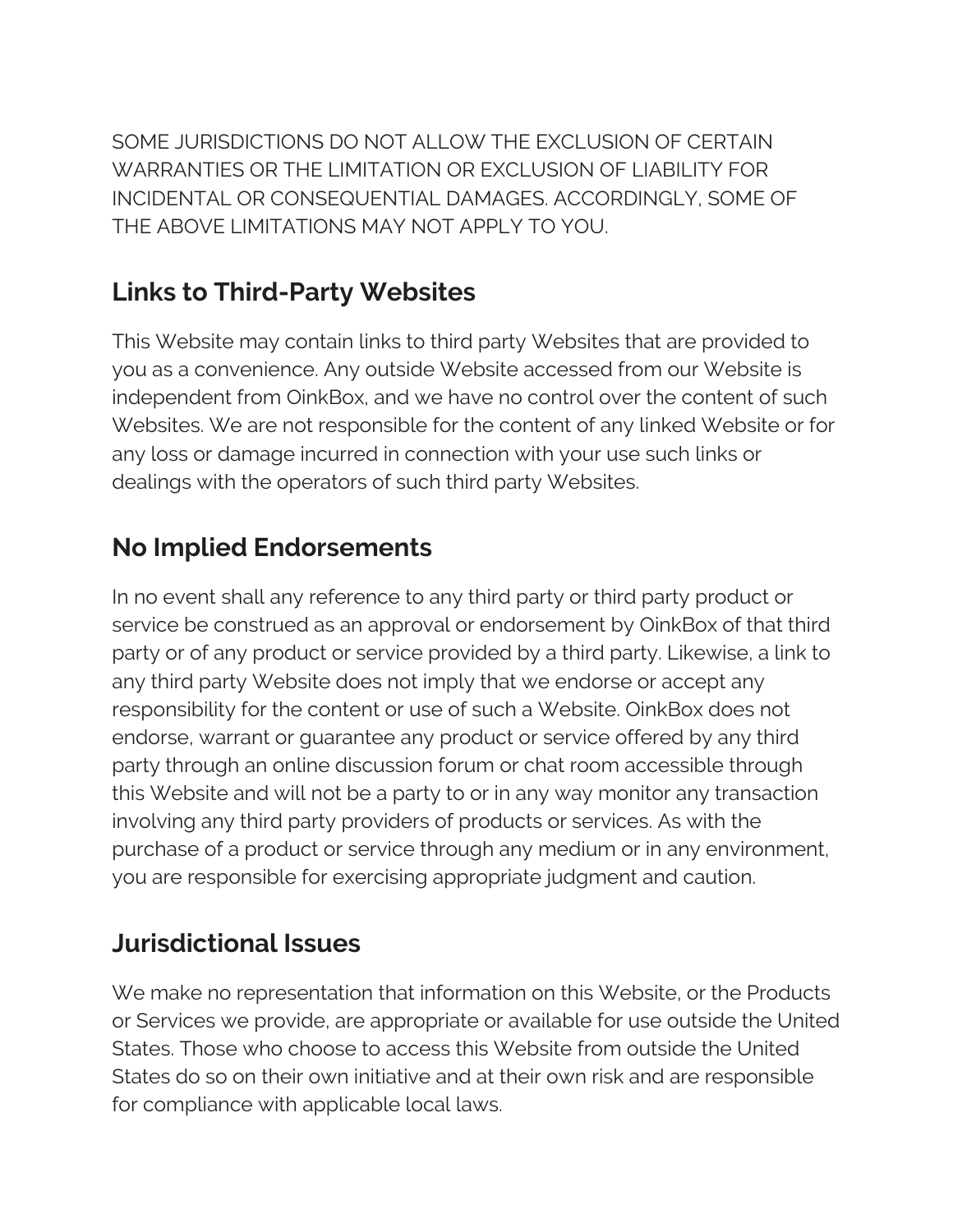# **Termination**

We may terminate any user's monthly subscription or access to our Website or Services, including access to any online discussion forum or chat room, in our sole discretion, for any reason and at any time, with or without prior notice. It is our policy to terminate users who violate these terms and conditions, as deemed appropriate in our sole discretion. You agree that we are not liable to you or any third party for any termination of your access to our Website or Services.

#### **Enforcement**

These Terms and Conditions shall be governed and interpreted pursuant to the laws of the State of Colorado, United States of America, notwithstanding any principles of conflicts of law.

All disputes arising out of or relating to these Terms and Conditions shall be finally resolved by arbitration conducted in the English language in Denver, CO, U.S.A. under the commercial arbitration rules of the American Arbitration Association. The parties shall appoint as sole arbitrator a retired judge who presided in the State of Colorado. The parties shall bear equally the cost of the arbitration (except that the prevailing party shall be entitled to an award of reasonable attorneys' fees incurred in connection with the arbitration in such an amount as may be determined by the arbitrator). All decisions of the arbitrator shall be final and binding on both parties and enforceable in any court of competent jurisdiction. Notwithstanding the foregoing, we shall be entitled to seek injunctive relief, security, or other equitable remedies from federal and state courts located in the State of Colorado or any other court of competent jurisdiction. Under no circumstances shall the arbitrator be authorized to award punitive damages, including but not limited to federal or state statutes permitting multiple or punitive damage awards. Any purported award of punitive or multiple damages shall be beyond the arbitrator's authority, void, and unenforceable. BY AGREEING TO THESE TERMS OF SERVICE, YOU ARE WAIVING YOUR RIGHT TO A JURY TRIAL AND YOUR RIGHT TO HAVE A COURT HEAR CLAIM ARISING IN CONNECTION WITH